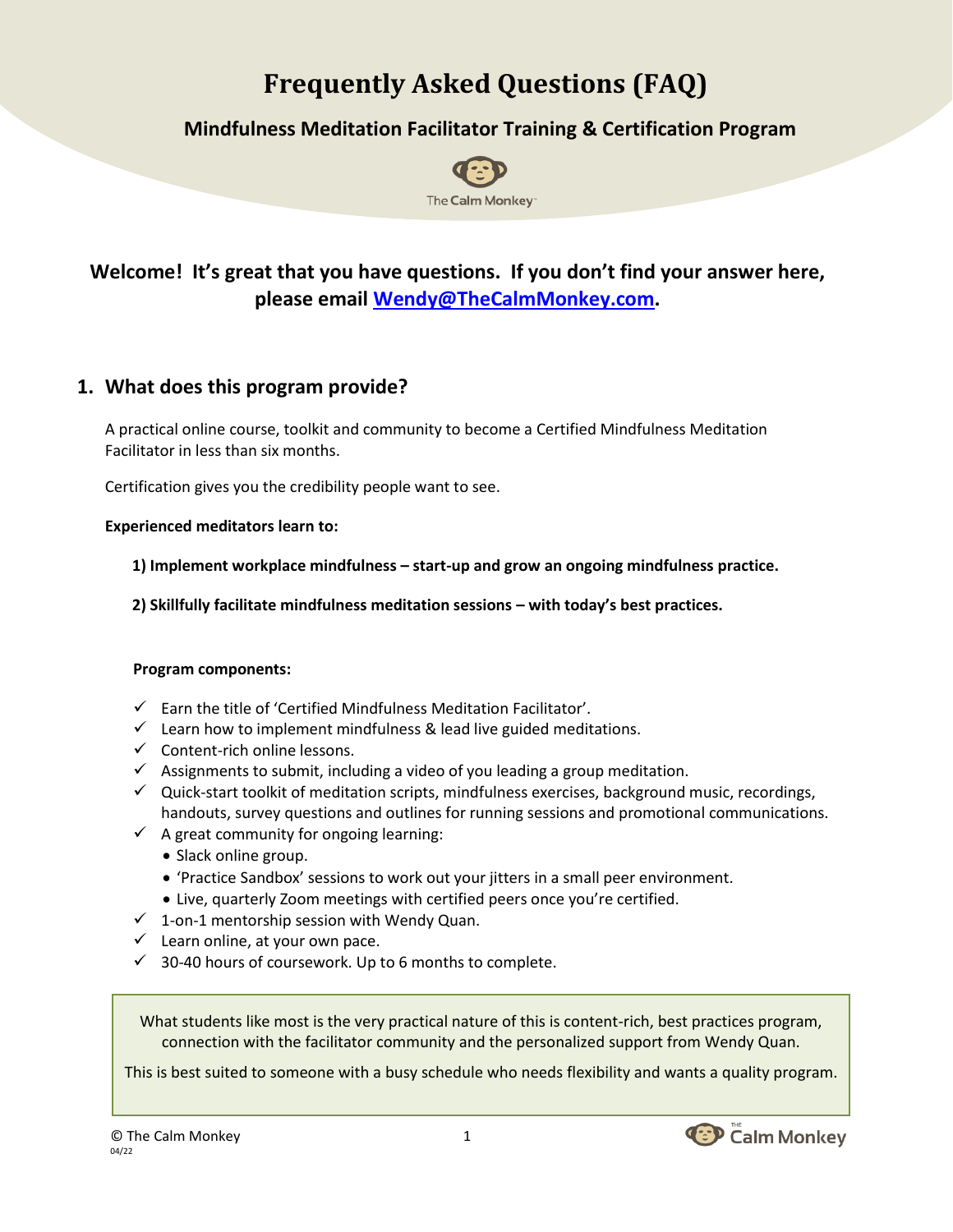# **2. How does this course compare to meditation teacher programs?**

**This course is** *a complement or an alternative* **to meditation teacher training programs and is not a competitor of such programs**. As such, this makes the world of mindfulness meditation facilitation more accessible for experienced meditators without the large time and financial investment in meditation teacher training programs.

**Meditation teacher programs focus on providing you with deep knowledge to guide and mentor participants. This is a wonderful thing, but they don't show you the very practical aspects of how to implement mindfulness in the workplace.**

|                                                           | <b>The Calm Monkey's</b><br><b>Facilitator Training &amp;</b><br><b>Certification program</b>                                                                                                                                                                                                     | <b>Meditation teacher training</b><br>programs (typically)                                                                                                                                                                                                                                                                                                     |
|-----------------------------------------------------------|---------------------------------------------------------------------------------------------------------------------------------------------------------------------------------------------------------------------------------------------------------------------------------------------------|----------------------------------------------------------------------------------------------------------------------------------------------------------------------------------------------------------------------------------------------------------------------------------------------------------------------------------------------------------------|
| <b>Suitable for</b>                                       | Those who want learn how to<br>implement workplace<br>mindfulness in a grassroots way<br>with best practices, and skillfully<br>facilitate mindfulness meditation<br>sessions. Great for busy people<br>who want to make a positive<br>difference without a large<br>commitment of time or money. | Those who want to deepen their<br>personal knowledge and practice,<br>and be able to skillfully mentor<br>their students. Typically requires a<br>large commitment of time, money<br>and travel. This may be<br>appropriate for those very serious<br>about being a teacher, and who<br>don't need to learn how to<br>implement a program in the<br>workplace. |
| Teaches you how to practice<br>mindfulness and meditation | No. Pre-requisite is a solid<br>foundation of personal<br>mindfulness and meditation<br>experience. See Eligibility<br>Requirements in the <b>Application</b><br>Form.<br>Teaches you how to explain basic<br>concepts.                                                                           | Yes, deeply. Teaches history,<br>wisdom and how to mentor<br>others.                                                                                                                                                                                                                                                                                           |
| Time to complete                                          | Approximately 30-40 hours actual<br>time. Up to 6 months to complete<br>the program. See Deadline Policy.                                                                                                                                                                                         | 200+ hours over several months or<br>years, plus in-person retreats.                                                                                                                                                                                                                                                                                           |
| <b>Format</b>                                             | Online, self-paced course.<br>Includes toolkit and community.<br>Start anytime.                                                                                                                                                                                                                   | Typically a blend of online<br>learning, online and face-to-face<br>discussions and a several in-<br>person retreats.                                                                                                                                                                                                                                          |
| Cost                                                      | US & worldwide: \$870 USD<br>Canada: \$980 CAD + GST                                                                                                                                                                                                                                              | \$6,000 - \$18,000 USD.                                                                                                                                                                                                                                                                                                                                        |

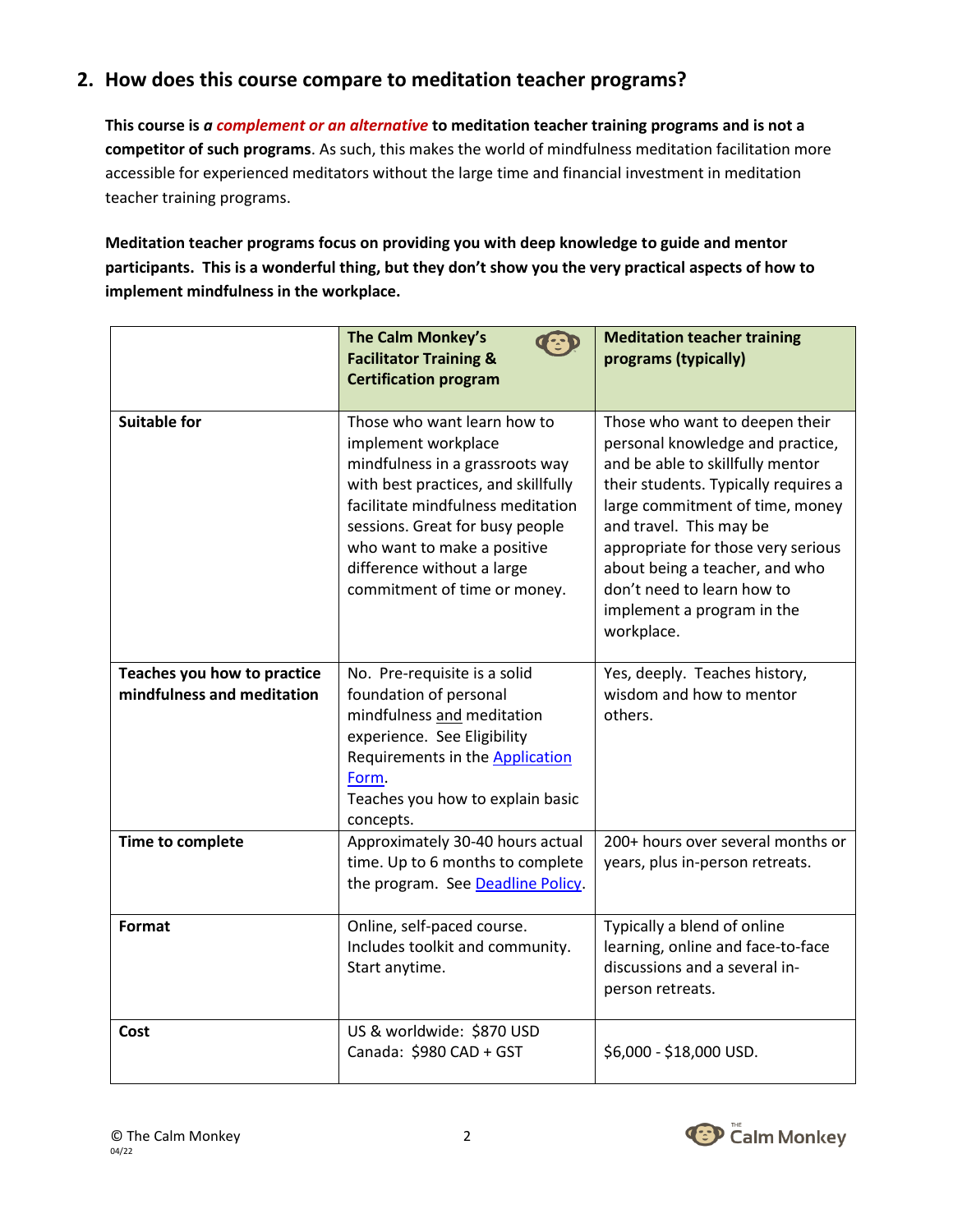|                                 | <b>The Calm Monkey's</b>                                   | <b>Meditation teacher training</b> |
|---------------------------------|------------------------------------------------------------|------------------------------------|
|                                 | <b>Facilitator Training &amp;</b>                          | programs (typically)               |
|                                 | <b>Certification program</b>                               |                                    |
|                                 |                                                            |                                    |
| <b>Quick-start Toolkit</b>      | Yes. Toolkit includes meditation                           | Some may include scripts but       |
|                                 | scripts, mindfulness exercises,                            | unlikely to include implementation |
|                                 | background music, recordings,                              | tools.                             |
|                                 | handouts, survey questions and                             |                                    |
|                                 | outlines for running sessions and                          |                                    |
|                                 | promotional communications.                                |                                    |
| <b>Teaches how to implement</b> | Yes! Shows you how to gain                                 | Not generally.                     |
| workplace mindfulness           | management support, start, grow                            |                                    |
|                                 | and evaluate your program to                               |                                    |
|                                 | show results. You will know how                            |                                    |
|                                 | to roll-out a workplace                                    |                                    |
| Post-training support,          | mindfulness program.<br>TCM Facilitators, a private Slack  | Varies.                            |
| community & continuous          | group, allows facilitators to                              |                                    |
| learning                        | network with other facilitators                            |                                    |
|                                 | around the world to share                                  |                                    |
|                                 | experience.                                                |                                    |
|                                 |                                                            |                                    |
|                                 | 'Practice Sandbox' sessions to                             |                                    |
|                                 | work out your jitters in a small                           |                                    |
|                                 | peer environment (and have fun                             |                                    |
|                                 | too!)                                                      |                                    |
|                                 |                                                            |                                    |
|                                 | Live, quarterly Zoom meetings                              |                                    |
|                                 | with Certified Facilitator                                 |                                    |
|                                 | community - keep updated on                                |                                    |
|                                 | trends, controversies and new                              |                                    |
|                                 | learning.                                                  |                                    |
|                                 |                                                            |                                    |
|                                 | Receive major updates to the                               |                                    |
|                                 | Facilitator Training course and                            |                                    |
|                                 | replays to past certified                                  |                                    |
|                                 | facilitators meetings (if                                  |                                    |
|                                 | certification remains active).                             |                                    |
|                                 |                                                            |                                    |
|                                 | There are a few achievable                                 |                                    |
|                                 | community participation                                    |                                    |
|                                 | requirements, but mostly the<br>value is in connection and |                                    |
|                                 |                                                            |                                    |
|                                 | continuous learning.                                       |                                    |
|                                 | Facilitators are referred to as                            |                                    |
|                                 | 'Inspirators', meaning those who                           |                                    |
|                                 | enliven, inspire and hearten.                              |                                    |
|                                 | Facilitators can volunteer ideas                           |                                    |

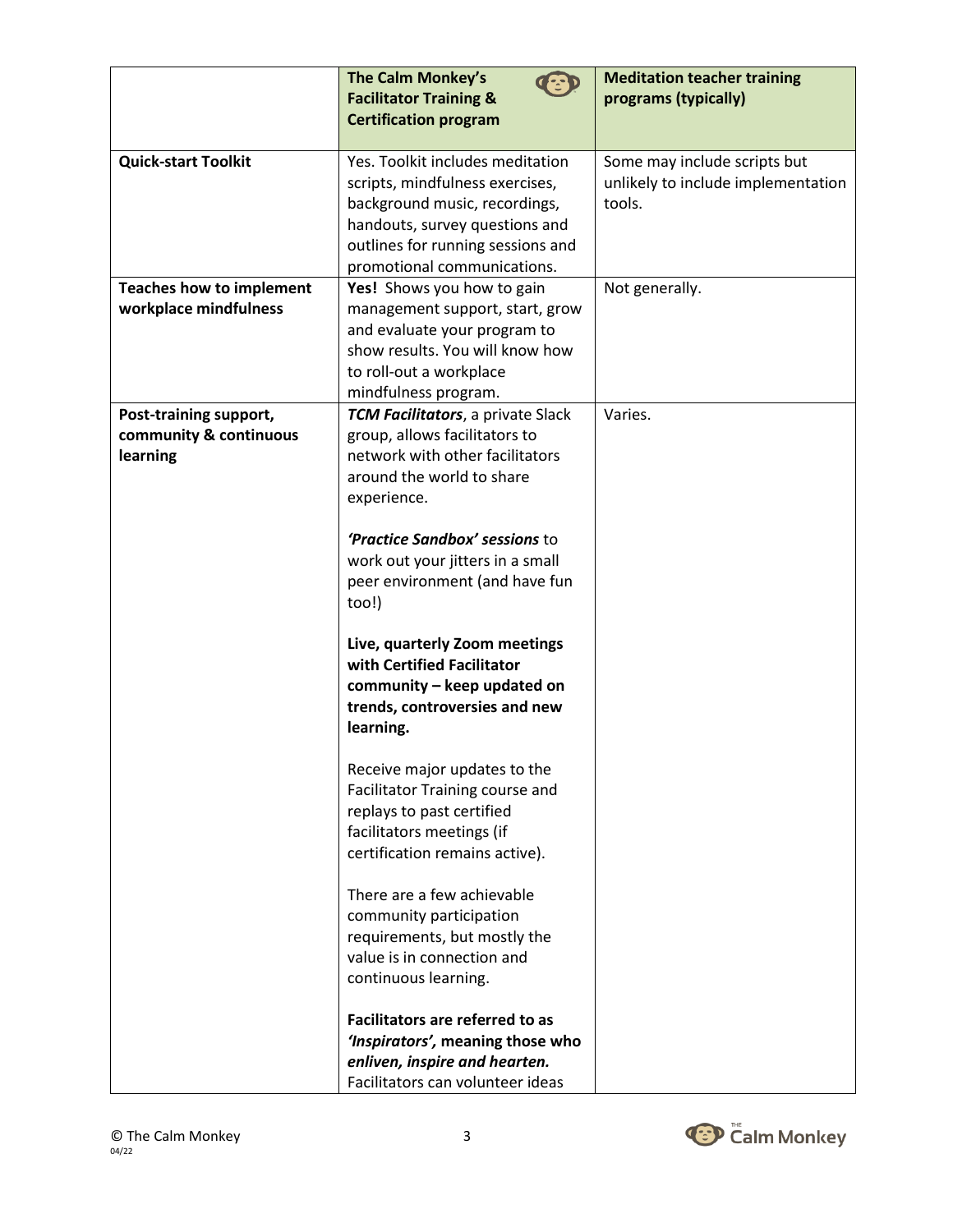|                              | The Calm Monkey's<br><b>Facilitator Training &amp;</b><br><b>Certification program</b>                                                                                                                                                        | <b>Meditation teacher training</b><br>programs (typically) |
|------------------------------|-----------------------------------------------------------------------------------------------------------------------------------------------------------------------------------------------------------------------------------------------|------------------------------------------------------------|
|                              | and be a key part of the<br>community if they wish. Examples<br>are contributing to our collective<br>script library, hosting Practice<br>Sandbox sessions, making<br>connections, etc.                                                       |                                                            |
|                              | <b>Coaching/mentorship</b> sessions                                                                                                                                                                                                           |                                                            |
|                              | with Wendy Quan are available.                                                                                                                                                                                                                |                                                            |
| <b>Certification program</b> | Yes, Certification is included.<br>Assuming all coursework is<br>satisfactorily completed, you will<br>receive the title of 'Certified<br><b>Mindfulness Meditation</b><br>Facilitator'. You may use this title<br>as long as you are in good | Varies.                                                    |
|                              | standing with The Calm Monkey<br>and recertify each year.                                                                                                                                                                                     |                                                            |

#### **3. Who takes this program?**

There is quite a variety of people who become Facilitators. They are from all around the world, such as Canada, the United States, South America, Australia, Europe, Singapore and Dubai. Here are the most common scenarios:

About 50% of our students are Employees and 50% are Service Providers wanting to add or integrate mindfulness to their services.

Many wear multiple 'hats' - they may be an Employee, start a small side business and/or run community groups.

**As an Employee,** it does not matter what role you have in the organization. This program has been successful in helping those who are passionate about these practices learn to be a champion or advocate to start a successful, respected workplace practice in a grassroots way. Most do this on a volunteer basis, and some do this as part of their job or are given work time to run sessions.

**Examples of our students' job titles:** web content designer, project lead, rehabilitation specialist, administrator, school teacher, change management specialist, manager, engineer, scientist, human resources specialist, wellness specialist, wealth planner, accounts payable, clerk, analyst.

And very often, employees offering mindfulness at work want to start a side business to expand their reach!

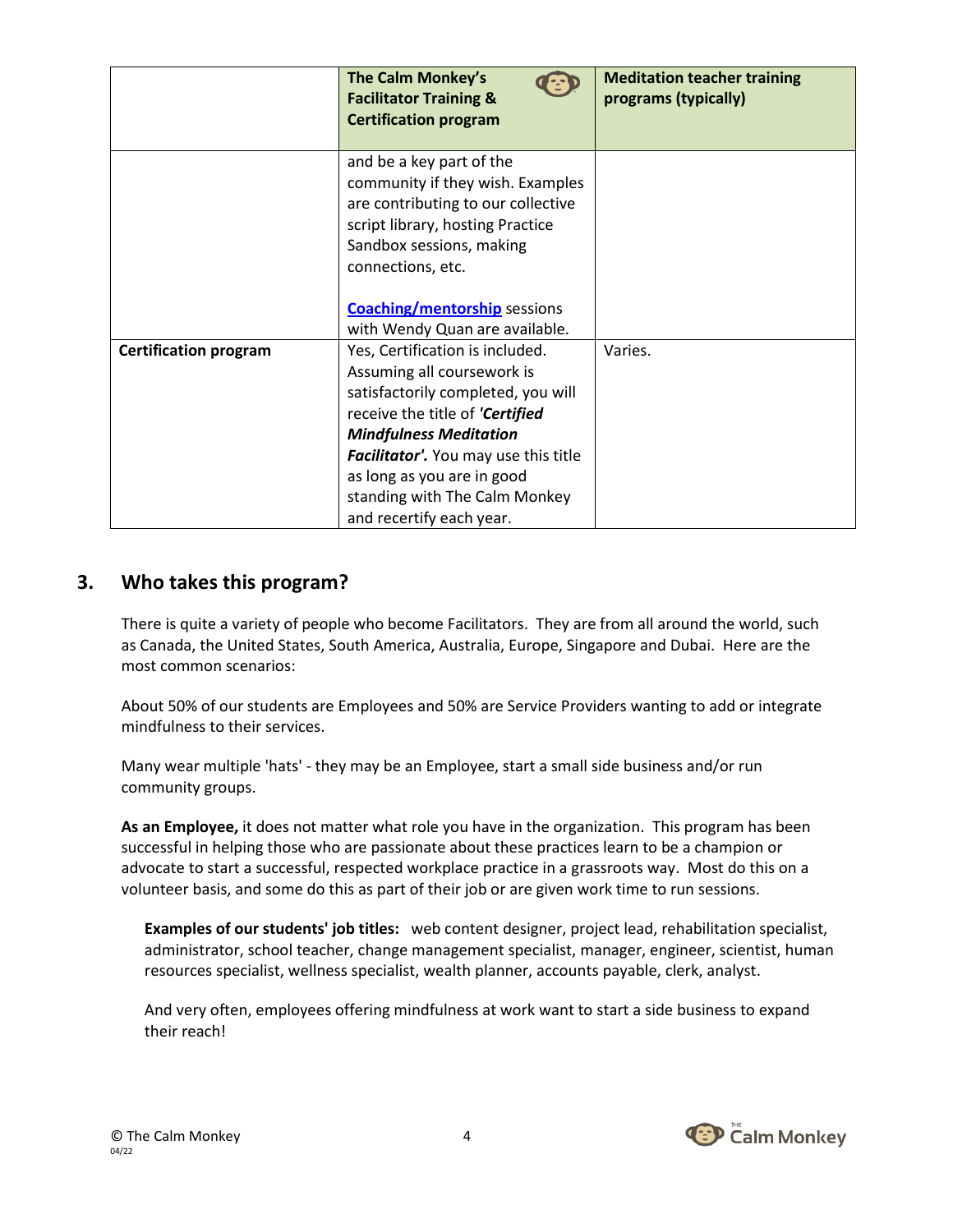**As a Service Provider,** you might be a business owner, professional, entrepreneur, community organizer, or a stay-at-home-parent who wants to add or integrate mindfulness into your services. This might be a full-time, part-time, volunteer or a hobby side business.

**Examples of Service Providers:** leadership development consultant, change management consultant, counselor, life or career coach, therapist and yoga instructor, community volunteer, stay-at-home-parent, wellness consultant, psychologist.

For those wanting to offer mindfulness as a service, please note that this course does not directly help you with business development. This program absolutely helps those offering mindfulness as a service, as the learning is universal for the best practices in starting up, growing and sustaining a respected workplace mindfulness practice. The good news is that Service Providers find great help when seeking specific answers about business development from:

- Wendy Quan's [coaching/mentorship](https://www.thecalmmonkey.com/mindfulness-implementation-coaching)
- Our Slack 'TCM Facilitator' group
- Our quarterly meetings of certified facilitators
- Connections they make with other facilitators

#### **4. What are the eligibility requirements?**

The course does *not* teach how to practice mindfulness and/or meditation – to become a student of The Calm Monkey, you must already have a solid personal background in mindfulness and meditation practice.

Although it is challenging to quantify a minimum standard of personal qualities and experience as a prerequisite for the program, the following is defined as the minimum requirement. It is understood that individuals' experience can vary greatly.

#### **Please see the [Application Form](https://drive.google.com/file/d/1Z5JuRamGvvc3qKZndX3E4LI3pjBJCHCD/view) for current eligibility requirements.**

We do **not** expect you to be a meditation expert after this program, but if your only experience is occasionally listening to a meditation app, it may not be sufficient for this program - we encourage you to send in your Application Form to explore your eligibility if you are unsure, as we can suggest ways to build your minimum skillset in order to enroll into this program.

#### **5. How do I apply for the program?**

It is recommended to take the [Free Preview](https://courses.thecalmmonkey.com/courses/facilitator-training) of the course first.

Then, please fill out thi[s Application Form](https://drive.google.com/file/d/1Z5JuRamGvvc3qKZndX3E4LI3pjBJCHCD/view) and submit it. You will hear back within one business day if you are eligible to register, and if so, will be given a link to pay and enroll.

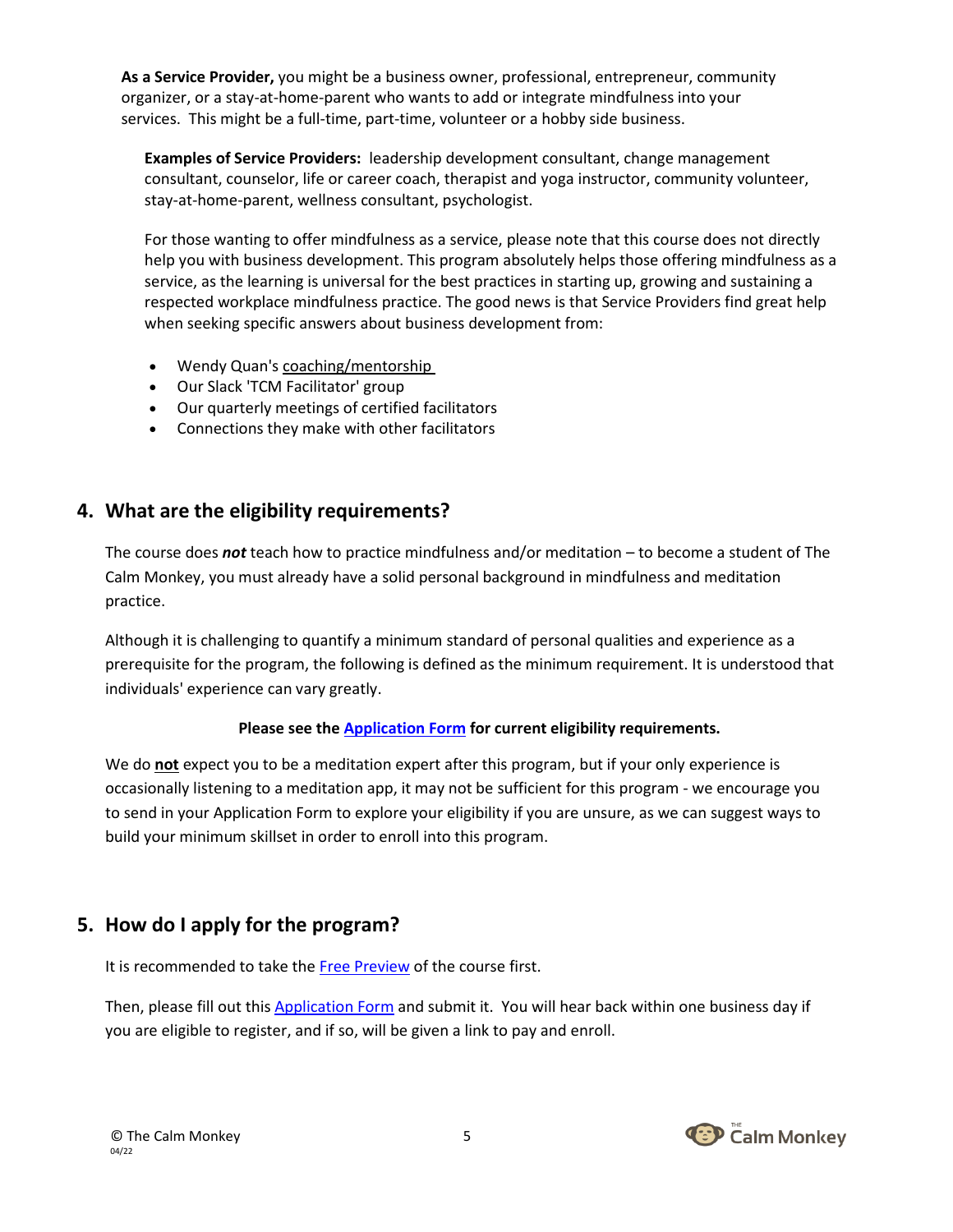# **6. What is the typical experience of Facilitators during and after the training?**

During the Training program, students will:

- Work through the online coursework at their own pace and submit the assignments.
- Begin practicing their learned skills either at their workplace, with a community group or with friends and family. It is the facilitator's choice which audience they would like to start with.
- Join the private Slack *TCM Facilitators* group for 24/7 online interaction and support.
- Participate in the *'Practice Sandbox'* sessions to improve their skills and confidence in leading a live, guided meditation. These sessions are intentionally small for a more intimate and meaningful experience.
- Those who are Service Providers and have their own business, such as coaches, yoga instructors, massage therapists, etc, begin planning to add mindfulness to their service offerings.
- Those who are employees working within organizations may begin planning to start-up a side business offering mindfulness services.



After completing the program, students may typically do the following, these are not requirements for the program:

- Begin actively applying the skills learned from the course, and grow the program and participation over time.
- Run surveys with their participants to show the benefits so they can gain more support for further growth.
- Service Providers start and grow their mindfulness service offerings.
- Become a speaker.
- Write articles.
- Find more groups to run, such as community groups.
- Keep in contact with Wendy Quan for inspiration and support and can book sessions at a preferred rate when needing focused discussion to help them in their journey. See [Mindfulness Implementation Coaching.](https://www.thecalmmonkey.com/mindfulness-implementation-coaching)

Facilitators all say that doing this compassionate practice has brought great meaning to their lives. When they talk about their experience as a Facilitator, their joy is palpable.

Facilitators also say it really helps them with their own personal practice – it helps them 'up their own game' by staying on top of their own personal practice and they love to continually learn and try leading new meditations.

Overall, they feel a deep sense of purpose in their lives to help others.

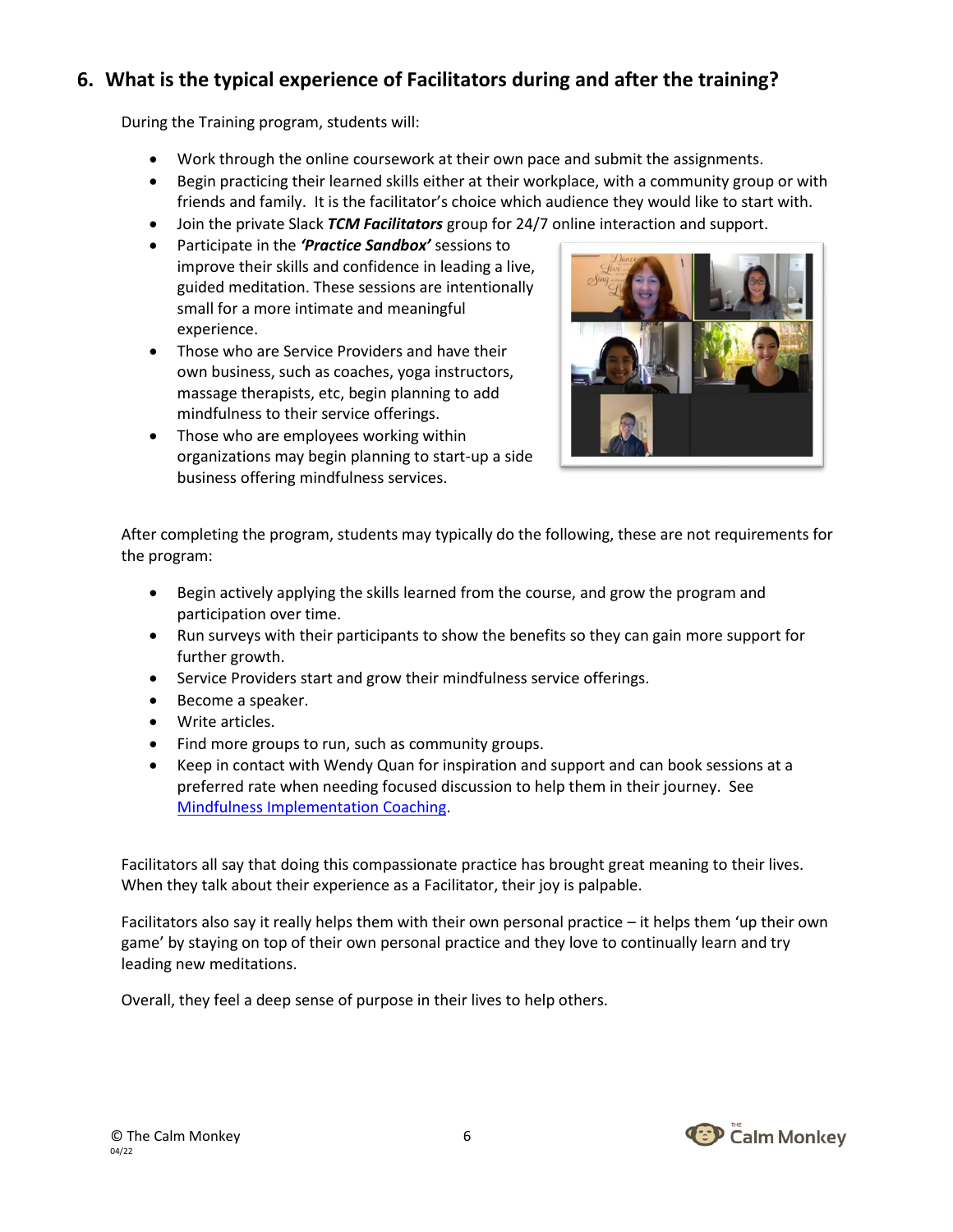### **7. Can I train others to become Facilitators after I'm trained?**

This course does not qualify or permit Facilitators to teach The Calm Monkey's copyrighted courses. It is not a Train-the-Trainer program. This course and toolkit is solely to equip you personally as you lead others in mindfulness meditation.

#### **8. What is the track record of this program?**

Wendy Quan, the founder of **The Calm Monkey** is the pioneer in the industry and started teaching mindfulness meditation in workplaces in 2011. This turned into training facilitators starting in 2014. Wendy Quan is an in-person and online conference speaker, has an award-winning published white paper with the [global Association of Change Management Professionals](http://www.acmpglobal.org/) on the subject of workplace mindfulness meditation and change management, has taught over 2,000 people how to meditate, and over 400 facilitators worldwide.

The **Facilitator Training course** has been taught in numerous organizations and a[t The Greater Good](http://greatergood.berkeley.edu/)  [Science Center](http://greatergood.berkeley.edu/) of UC Berkeley's 'Mindfulness & Well-Being At Work conference' and Wendy Quan is a speaker for many mindfulness, business and global institute conferences.

**We are proud to say that 99% of students say they would recommend this training to others, and that this has equipped them to be a successful facilitator. Google was the first large organization to train facilitators with this course.**

This program continues to grow in recognition.

**Mindful Leader** used this program and Wendy Quan was the instructor in 2019 an early 2020 which put Mindful Leader onto the map for facilitator training and certification. Over 120 inaugural facilitators were successfully trained under Wendy's instruction and mentorship. The Calm Monkey's program is no longer offered through Mindful Leader.

**The Chartered Professionals in Human Resources (CPHR)** and **Mindful Society Global Institute** are partners with The Calm Monkey and offers this program to their members.



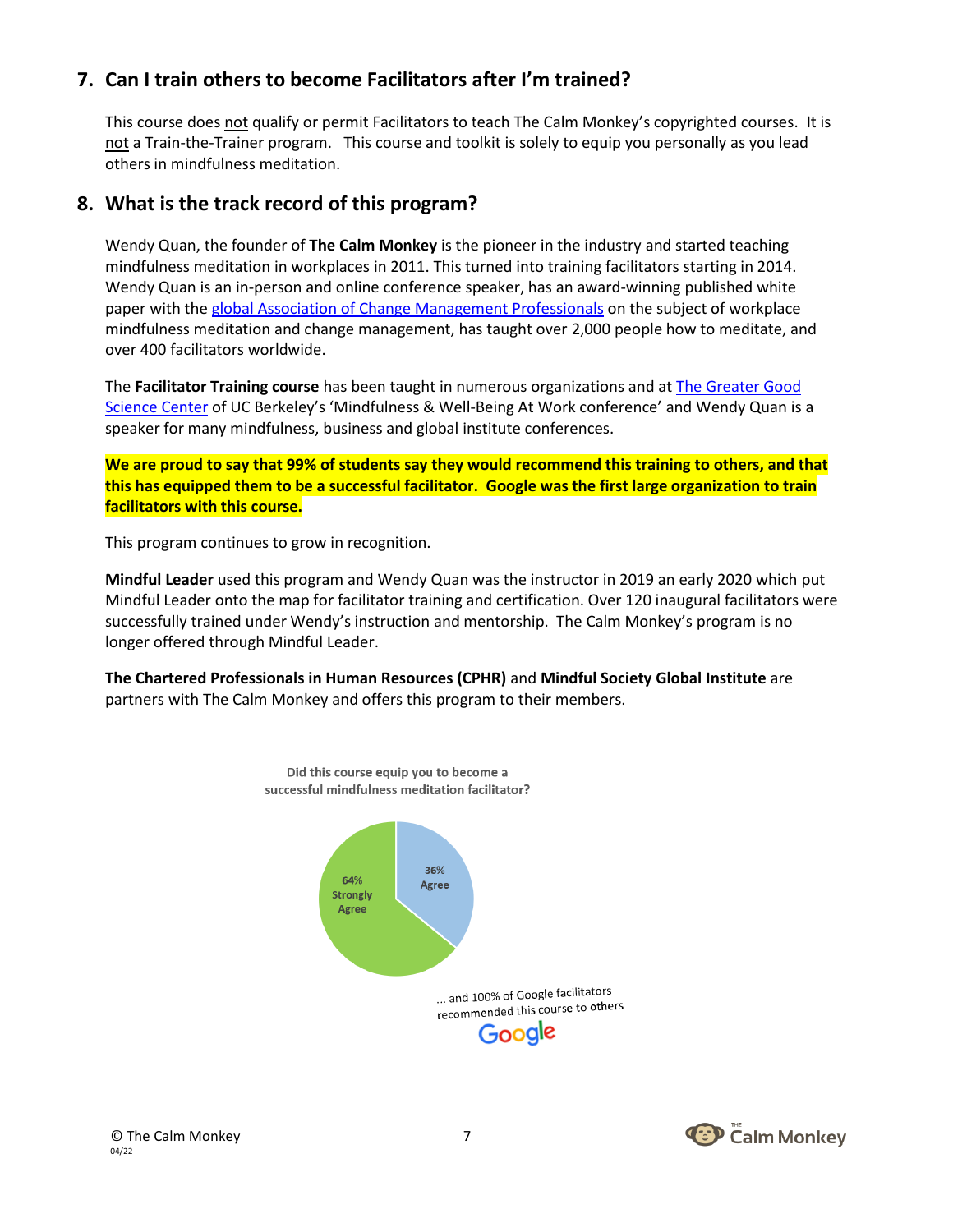

## **Grateful to have served**



## **9. What's distinctive about The Calm Monkey's program?**

Some other programs may appear similar to The Calm Monkey's program because they were modelled after this program. This program is the pioneer in the workplace mindfulness field.

The Calm Monkey's program is super flexible with no rigid, intensive cohort schedule. It is great for busy people as you have up to six months to complete the program at your own pace. It's the perfect blend of quality training, resources & community without being too rigid with expectations.

You'll be part of a wonderful facilitator community through small practice groups called 'Practice Sandboxes', an online community Slack group and live group meetings.

#### **10. Can I try the course before I buy it?**

Completion of th[e Free Preview](https://courses.thecalmmonkey.com/courses/facilitator-training) is required before sending in your Application Form. Once you have taken these free lessons, you will know if this path is right for you.

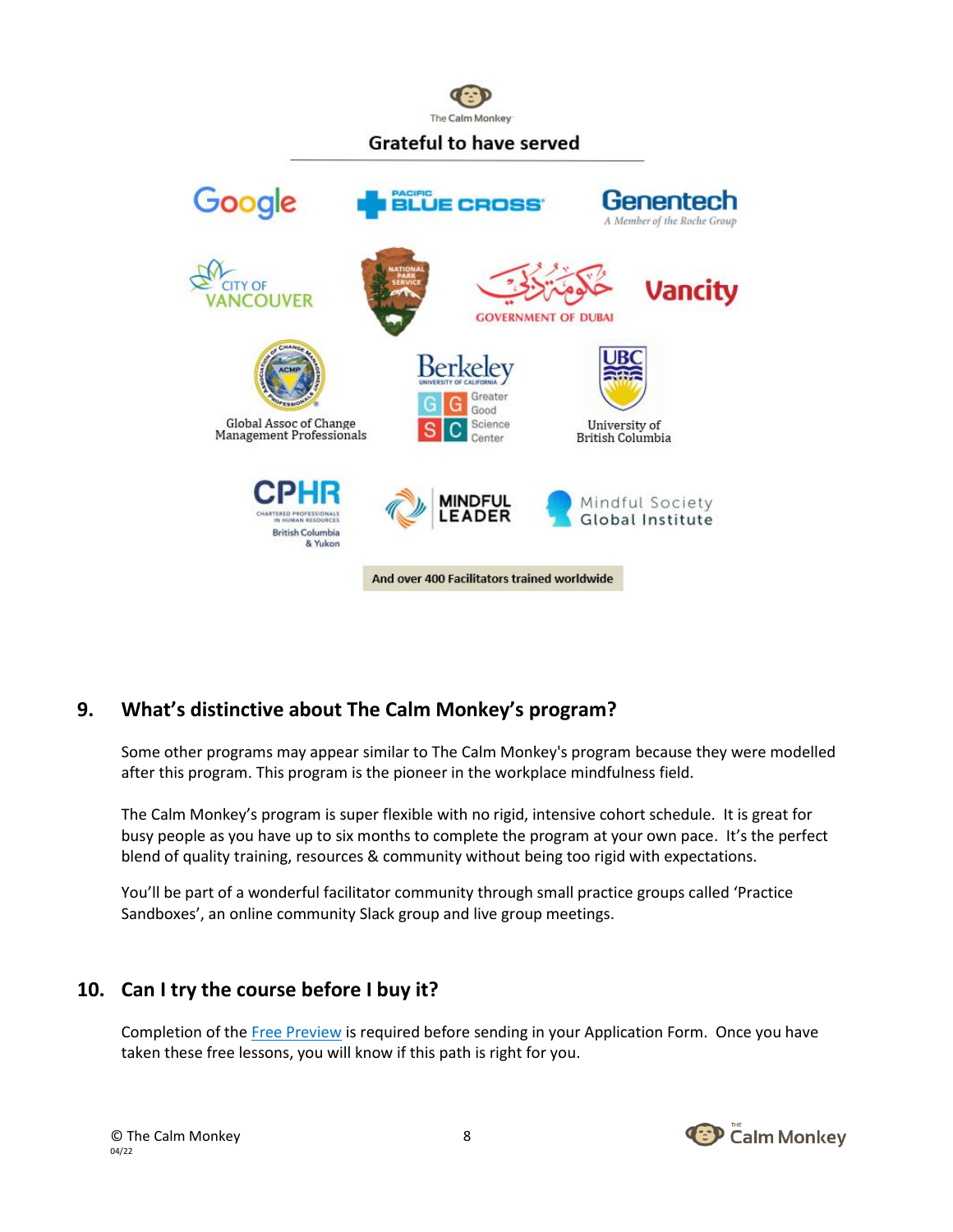## **11. Can I get a refund if I'm not satisfied?**

As long as someone has taken the Free Preview and meets the eligibility requirements, students have all been satisfied students and feel equipped to start facilitating. Requests for refunds have not occurred, but if you are not satisfied, let's talk as we take any concerns very seriously and may consider refunds on a case-by-case basis.

#### **12. Is there any support provided after the training course?**

#### Yes!

- a. As soon as you enroll, you may join the private Slack *TCM Facilitators* group. This is a great place to ask questions and hear from Wendy Quan and the community. *TCM Facilitators* allows facilitators to open connections around the world to share experience. It will be your place for ongoing tips, new scripts, and access to our growing community. It is also the main way graduates stay in touch with Wendy Quan and receive support. It is not a requirement to participate in this group but it is highly encouraged!
- b. The *Practice Sandbox* sessions are ongoing and you are encouraged to take advantage of meeting with your peers in small group to practice your facilitation, such as trying out a new meditation script, working on your delivery technique, etc.
- c. The **live, quarterly Zoom meetings with the Certified Facilitator community** is a great, interactive gathering. Learn about trends and controversies, learn more and deeper, share ideas and share experiences.
- d. Receive **major updates to the Facilitator Training course** and **replays** to past certified facilitators meetings (as long as you remain certified).
- e. **[Coaching/mentorship](https://www.thecalmmonkey.com/mindfulness-implementation-coaching)** private, 1-on-1 sessions are available with Wendy Quan at a preferred rate for facilitators of The Calm Monkey.
- f. A **Facilitator Newsletter** is sent by email containing helpful news and tips to keep you on top of this fast-changing field.

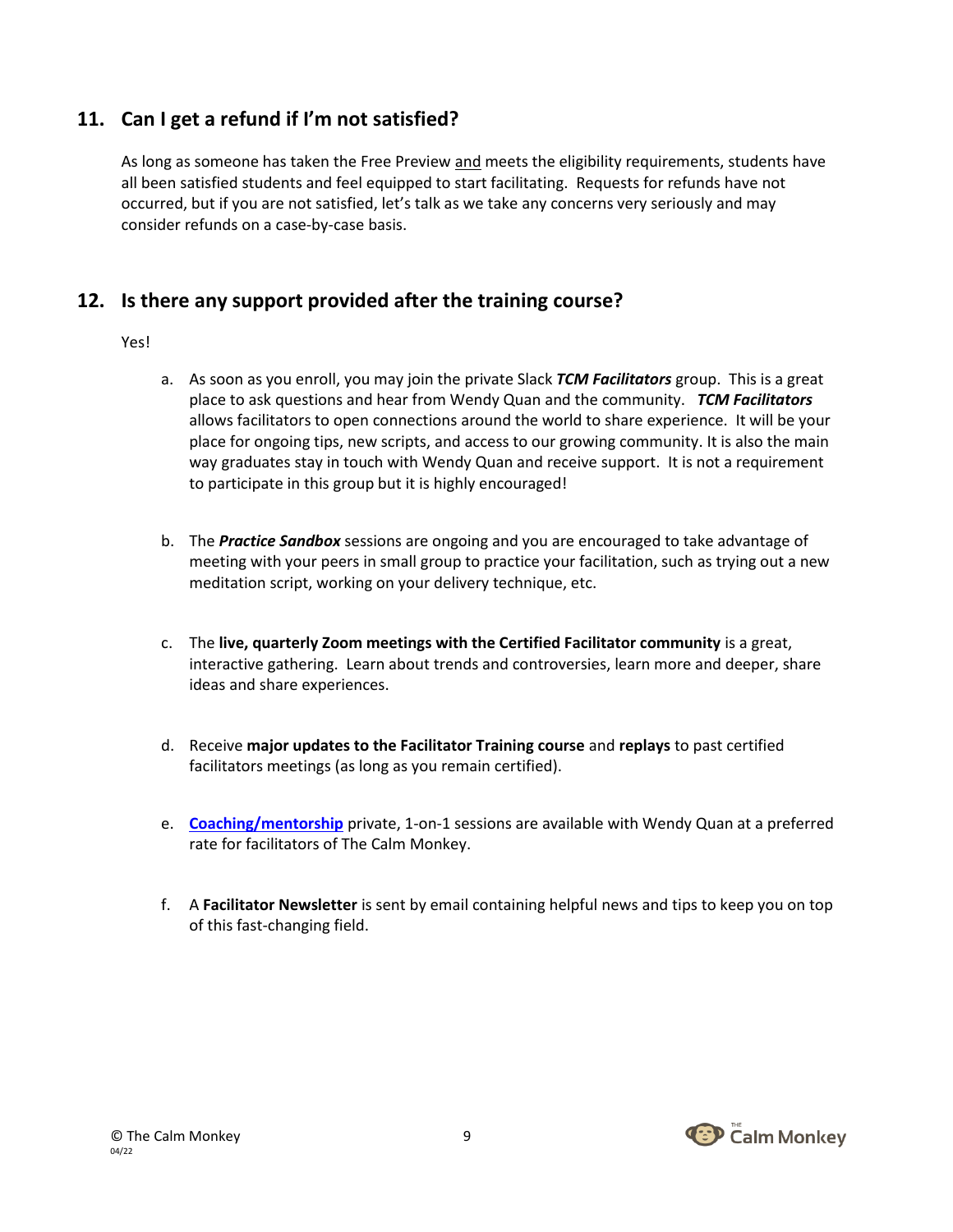# **13. What if I'm not quite ready to be certified?**

There are times when a student may not be quite ready to be certified. In such cases, Wendy Quan will personally provide specific coaching to the facilitator, and together they will work on an action plan for success. In every case where the facilitator commits to the action plan, they have been able to successfully achieve certification.

### **14. Is there a deadline for completion?**

All those certified to date have reported they spent approximately 30-40 hours of actual time on this program.

Students are given up to 6 months to complete all the program requirements but can finish this as quickly as they wish. Finding 30-40 hours in a 6 month period is generally easy to do. However, sometimes life events are challenging. Please read the [Certification Deadline Policy](https://drive.google.com/file/d/1Ib7FuAxpyCxH0aNeHt7k1vzmecMi0UwM/view) to see what options are available.

## **15. What do you get when you're certified?**

After you have submitted all the assignments and completed the coursework, to determine if you are ready for Certification, you will have a 45 minute live, 1-on-1 session with Wendy Quan, called the **Certification Portfolio Review session**.

If you achieve Certification during this session, you:

- May indicate that you are a **'Certified Mindfulness Meditation Facilitator' or 'CMMF'** in your profiles, signatures blocks, websites, etc.
- Will receive an electronic certificate, showing that you are certified.
- Invitations to quarterly, group, live Zoom meetings with other certified facilitators. These are wonderful meetings that provide a sense of community and motivation.
- Receive major updates to the Facilitator Training course and replays to past certified facilitators meetings (as long as you remain certified).

## **16. What are the recertification requirements?**

See [recertification requirements](https://drive.google.com/file/d/1ndu80_TIlZTWaRxxaSEma9idWsrAyXal/view) which includes the annual cost of recertification to maintain your credentials.

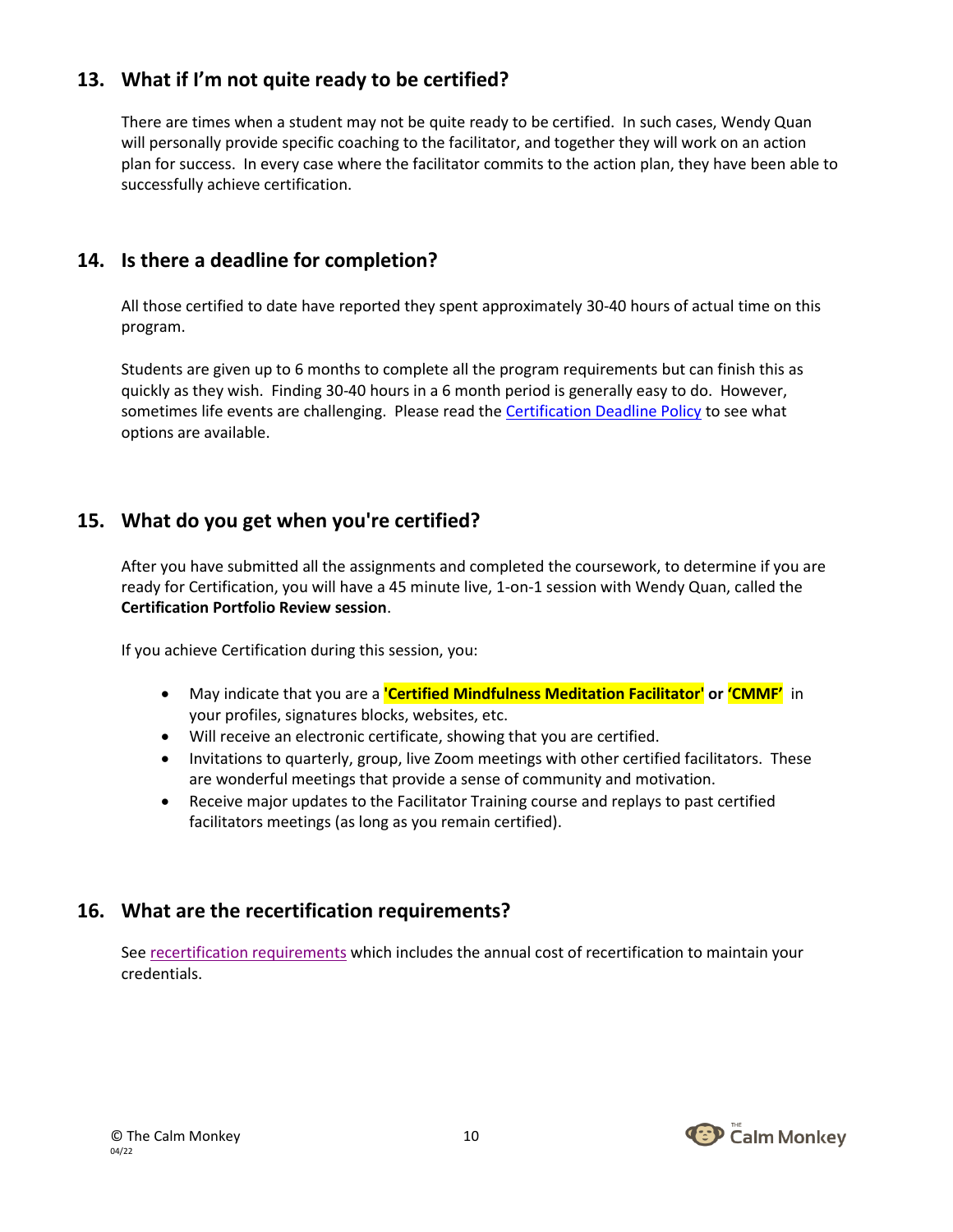# **17. Does workplace mindfulness need to be implemented as a 'top down' program?**

Interestingly, some of the most successful programs are not started as a formal top-down 'corporate mindfulness', 'human resources' or 'health & wellness' programs. Grassroots programs can be started by anyone in the organization who is passionate about helping others, and wants to be a mindfulness champion or advocate.

Every organization is unique, and it is always a good idea, at a minimum, to obtain an 'OK' from whatever group or decision-maker that may be necessary, or least let them know what you plan to do. Sometimes all that is needed is asking the human resources department or a leader for permission to use a meeting room for the practice and keeping them informed along the way, and sometimes they wish to be more involved. You can get started just in your own team if that feels right and generally little to no permission is needed for that.

In other words, this does not need to be a 'top-down' program, and can be very successful if you start small and grow this from a **grassroots** level. A grassroots approach comes with a number of significant benefits:

- It rarely needs much or any permission to get started.
- Rather 'quietly' you can begin mindfulness activity with a trusted, 'friendly' group. It won't take long for this group to see the benefits of the practice. You can then capture and record the benefits which will be important when you want to grow the practice and may need formal permission or budget to do so.
- It inherently builds trust among the employee community because it is **not** a corporate program. Co-workers practicing together because it works as opposed to it being a corporate program often do better. In some organizational cultures, if senior management or Human Resources are not very trusted, programs started by them may cause suspicion that mindfulness is being offered mainly to benefit the organization, not the employees. In such cases, it likely will be more successful as a grassroots initiative.
- A grassroots approach comes with much less pressure! Because it is seen as informal, there won't been a lot of eyes on you to 'perform' or show a return-on-investment. You can spend the time the time to build your confidence and you can expand participation on your own schedule!

# **18. I have mindfulness meditation experience, so why can't I just read scripts for people?**

One may think it is easy to read out a script and lead a group in meditation. But please consider this:

- Anyone can read a script aloud, but are you doing this well? What is the quality of the experience are you creating for people?
- How do you know what would be the best practices and meditations to lead with a group?
- Do you know how to introduce mindfulness and meditation skillfully and accurately?
- Do you know what works well for other organizations and facilitators?

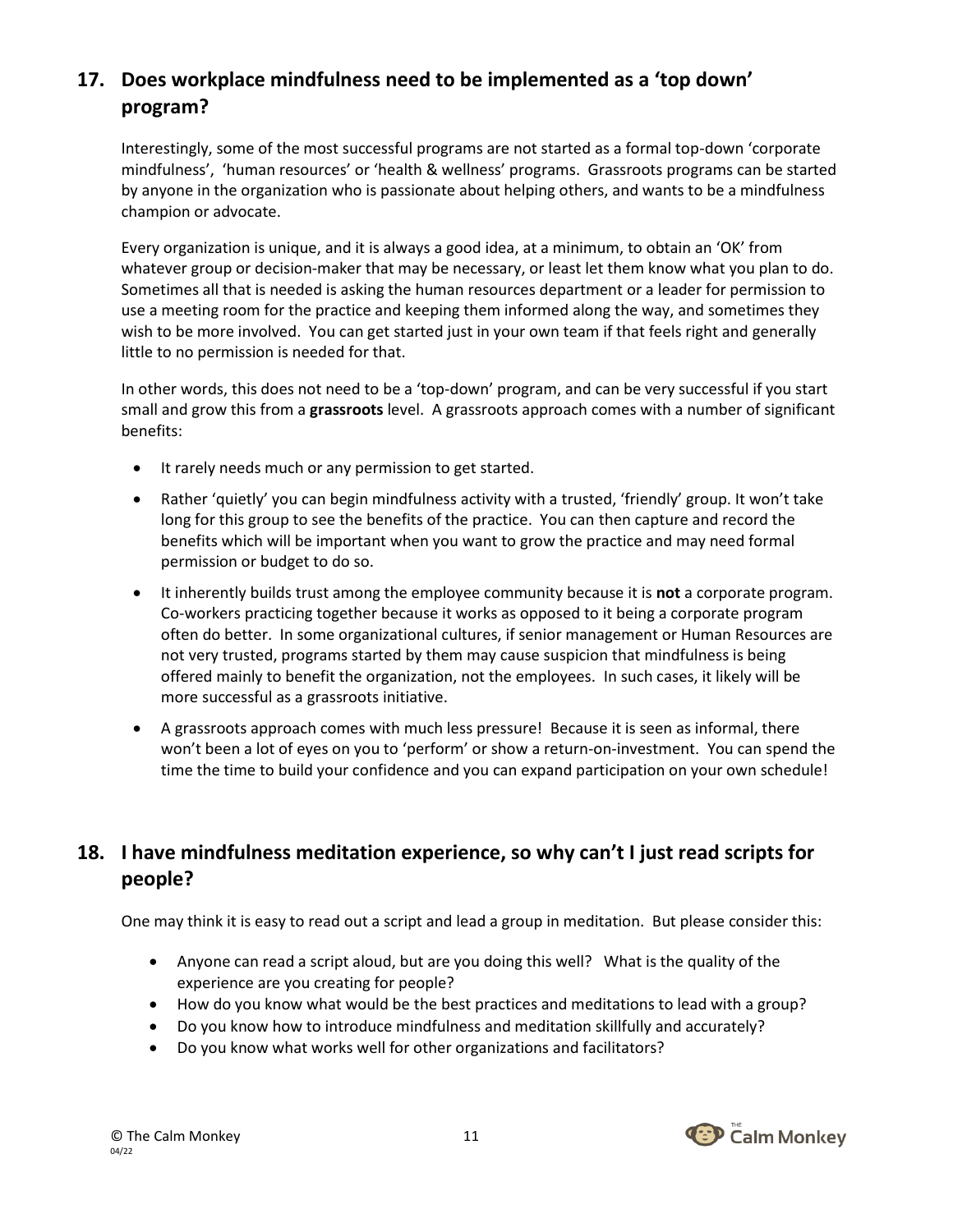- Are you aware of the risks that you may pose to participants if you are not trained as a skilled facilitator? Are you versed on **what trauma-sensitive and neuro-diversity** facilitation means? Would you know how to handle it if your session triggered an adverse reaction in someone?
- Do you know the best practices and mistakes that most facilitators and organizations make when trying to implement mindfulness?
- Do you know how to run skillful surveys to uncover the value of your program to your organization?
- If you are running a business, how do you know what to offer and charge?
- Do you have a trusted community of facilitators with which to share ideas, problems, news, and discuss controversies and trends?
- Do you have a mentor who provides you with ideas and challenges your continued growth?
- How do you know if what you are doing is of high quality and correct?

*This program is about today's best practices in implementation and skillful facilitation. Without quality training and a certification that proves your proficiency, you don't know what you don't know.*

# **19. What am I 'allowed' to facilitate after I take the program?**

**Our philosophy is to train you with today's industry best practices for the workplace environment. This means that we focus on workplace-friendly, secular (non-religious, non-spiritual), traumainformed and neurodiversity-informed practices and language.**

The reason is that facilitators generally want to reach as many people as possible, and to do so, it's important to offer services in an inclusive way such that anyone, regardless of belief system, would feel welcome.

Every facilitator comes into this program with their own set of experiences, and minimum eligibility is required as this program does not focus on teaching the practices (although there is no doubt you will experience some deepening of your own practices through our interactions and resources).

Although some facilitators certainly may have practices beyond what is taught in this course (such as guided visualizations, spiritual and metaphysical practices, energy work, chakra meditations, tai chi, qi gong, etc), **we expect you to use this program's teachings as a foundational base**. We always say *'know your audience'* and always keep **their** best interest in mind when you decide what to offer.

If you are leading in a workplace, keep it to workplace-friendly and secular practices. If you are also leading in a community-based special interest group, for example, that is about energy healing, then it would be appropriate that you veer from this program's curriculum as a **personal endeavour**.